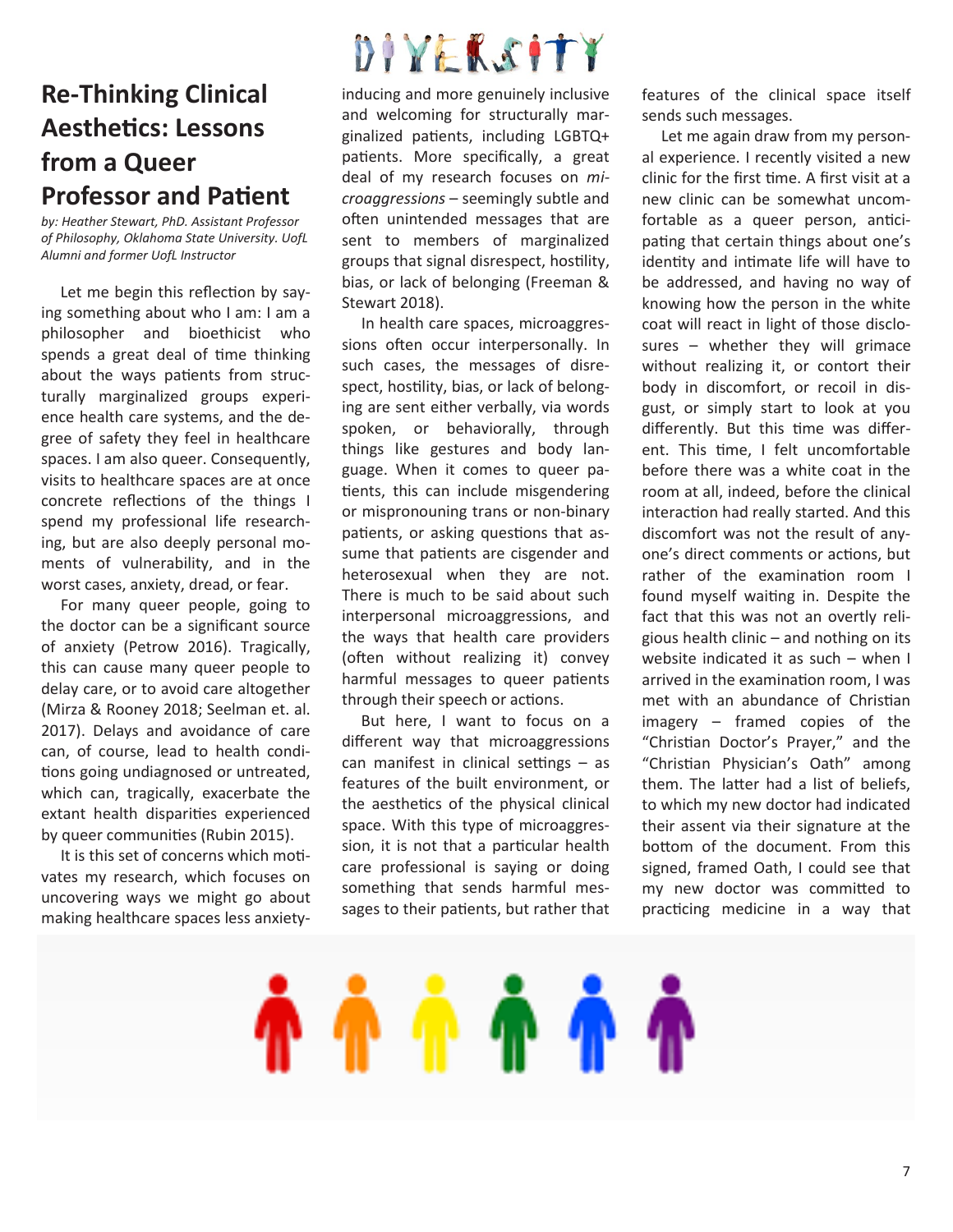## DIYEKSITY

"depends on the Holy Ghost" and "glorifes God," and, most unsetlingly, which "respects the sanctity of life" and "rejects all interventions which either intentionally destroy or actively end the lives of the unborn, the infrm, or the terminally ill." Our value systems could not be more divergent, and moreover, I was left to question whether their expressed value system would allow them to see me, and accept me, and treat me -- *as I am.*

 Let me be clear: I wholeheartedly believe that all people are entitled to endorse whatever religious beliefs they see ft within the domain of their personal lives. Moreover, I recognize that there are some who believe they have reconciled such belief systems with acceptance of, or at least tolerance for, LGBTQ+ people. I do not intend to deny either. But, what I do believe is that those tasked with providing care for all patients must realize the historical and ongoing ways in which these belief systems have been mobilized to justify serious harms to LGBTQ+ people and communites, ranging from the pathologizing of queerness as inherently sinful or unclean, to participation or complicity in deeply harmful conversion therapy abuses, to actively resisting marriage equality and the right for queer people to have and grow families via fostering and adoption, among other things that stand directly in the way of queer life, health, family, wellbeing, flourishing, equality, and justice.

 In light of these histories, such imagery and such statements hung proudly on the examination room walls can send the message to queer patients that the person responsible for their care might not be equipped to see and treat them as an equal, to respect their identity or their family, or indeed, to see them as worthy of care at all. This can be incredibly trig-



gering for queer patents. It can resurface past religious traumas, or experiences of people using religious beliefs to invalidate them and their identity and their experience. And can make it very difficult to trust or feel open communicating with whomever ends up walking in the room. It can shut down conversation before it begins. In my own case, upon looking around the space and seeing all of these visual cues, I immediately wanted to escape. I texted my partner asking whether I should leave and try to find a more explicitly queer-inclusive provider elsewhere, even if that meant delaying the care I was in need of and had already been waiting for. When the doctor walked in, I was nervous, and soft-spoken, and brief  $-$  all somewhat out of character for me. I felt uneasy answering questions about my sexual health and indicating that my partner was a woman. I felt so much more uneasy and anxious than I needed to, or than I normally would have.

Visual cues matter. They alert patients to things. They shape how comfortable patients feel in a space, and therefore how likely they will be to trust and be open with their provider.

 And it isn't just the cues that are present, but also the cues that are absent. When I sat in that new examination room, it wasn't only the cues that were present that made me feel uneasy, perhaps unwelcome. It was also the total absence of anything reflective of me, or my experience, or my relationship. As I looked around,